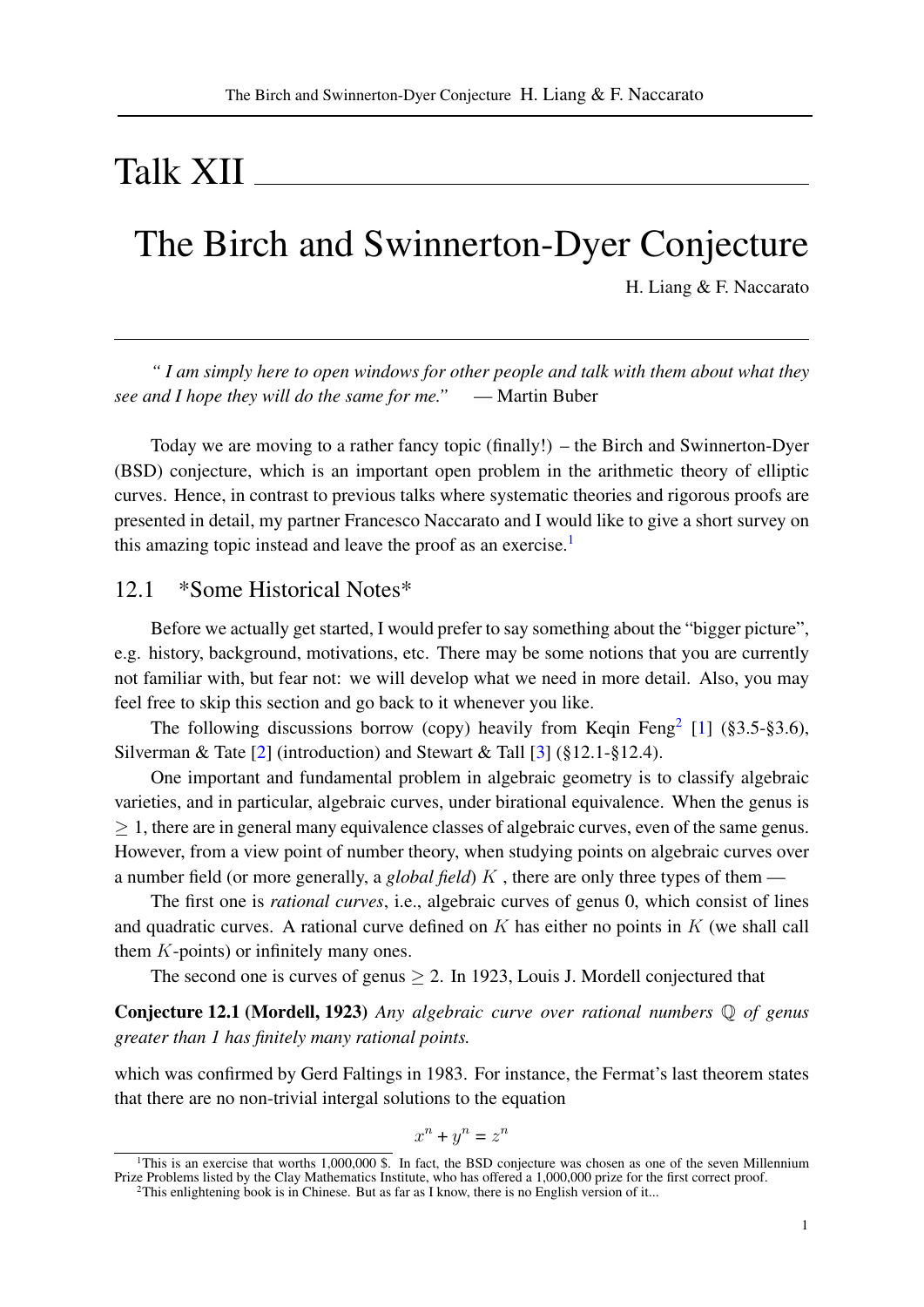for any integer  $n > 2$ , which is equivalent to that "the only rational points on  $F : x^n + y^n - 1 = 0$ are  $(0, \pm 1)$  and  $(\pm 1, 0)$ ". Since the genus of this curve is  $n(n - 1)/2$ , at least now we know that there are at most finitely many rational points on it.<sup>[1](#page-1-0)</sup>

The third one is those of genus 1, now known as *elliptic curves*. An elliptic curve over a global field  $K$  may have finitely or infinitely many  $K$ -points. More interestingly, as we shall see explicitly later, the set of all K-points (together with the point  $\mathcal O$  at infinity) of an elliptic curves  $E$  can be naturally given an operation to make it into an abelian group  $E(K)$ . Moreover, Mordell proved that this group is finitely generated.<sup>[2](#page-1-1)</sup>

#### <span id="page-1-3"></span>Theorem 12.2 (Mordell-Weil, 1928) *The group* E(K) *is finitely generated.*

Before you might get too proud of how powerful mathematics is, new questions just pour into our minds: what can we say about this group? How to compute its rank? Can we find a set of generator? What are the possible structures of the torsion part of this group?  $\cdots$ 

More restrictedly, what if we are only interested in integral points on an algebraic curve C? Are there any integral point? If so, are there infinitely many? Or more generally, what if we are concerned with hypersurfaces (i.e., more than two variables) instead of curves?

In fact, some of these questions are fully answered. For instance, Siegel proved in the 1920s that any non-singular cubic equation has only finitely many integer solutions, and in 1970 Baker and Coates gave an explicit upper bound for the largest solution in terms of the coefficients of the polynomials...

Anyway, let us go back to elliptic curves and start our journey through some first examples.

#### 12.2 A Taste of Elliptic Curves

Long before the notion of an elliptic curve was born, people had already been thinking of problems which concerns rational solutions of binary cubic equations.

Example 12.3 (The congruent number problem) *In Ancient Greek, people studied the following geometric problem: which positive integer* n *is the area of some right triangle all of* whose sides are rational numbers? In other words, does there exist  $a, b, c \in \mathbb{Q}^+$ , such that

<span id="page-1-2"></span>
$$
a^2 + b^2 = c^2, \quad \frac{1}{2}ab = n \tag{12-1}
$$

*holds? If so, we say that* n *is a congruent number. For example, from the triple* (3, 4, 5) *we know that* 6 *is a congruent number. For a non-trivial example, in 1225 Fibonacci found that* 5 *is a congruent number, since we can take*

$$
(a, b, c) = \left(\frac{3}{2}, \frac{20}{3}, \frac{41}{6}\right).
$$

*Also, Fermat prove that* 1, 2, 3 *are not congruent numbers, then neither is* 4 *(*n *is a congruent number if and only if*  $nm^2$  *is so, for some*  $m \geq 1$ *. Hence, we assme that n is square-free).* 

In 10th century, Arabs considered the following number theory problem, which turns out to be equivalent to the previous one:

<span id="page-1-1"></span><span id="page-1-0"></span><sup>&</sup>lt;sup>1</sup>This seemingly innocuous result actually turned out to be an important step towards the proof of Fermat's Last theorem. <sup>2</sup> Actually, Mordell proved the case when  $K = \mathbb{Q}$  and André Weil generalized this result in his doctorial dissertation.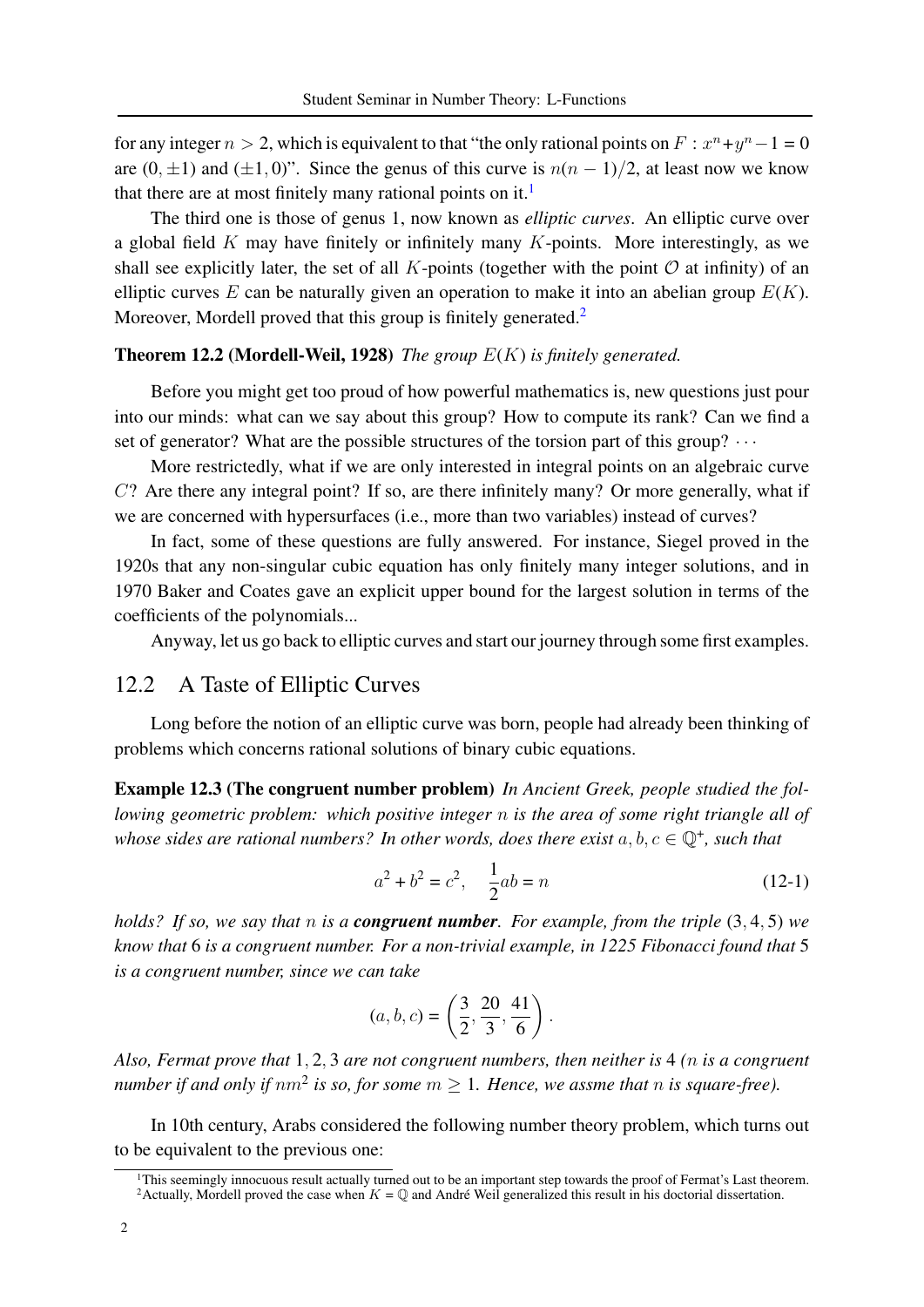"*Given a positive integer* n*, does there exist a rational number* x*, such that*

 $\sqrt{x}, \sqrt{x+n}, \sqrt{x-n}$ 

*are all rational numbers?*"

Indeed, if  $(a, b, c)$  is a triple of positive rational numbers such that  $(12-1)$  holds, then one can take  $x = c^2/4$ . Conversely, if x has the property above, then  $a = \sqrt{ }$  $\overline{x + n} +$ ™' can take  $x = c^2/4$ . Conversely, if x has the property above, then  $a = \sqrt{x + n} + \sqrt{x - n}$ ,  $b = \sqrt{x + n}$ .  $\frac{\pi}{x + n} - \sqrt{x - n}$ ,  $c = 2\sqrt{x}$  is such that [\(12-1\)](#page-1-2) holds.

One can go further. If  $x = D$  is a solution to the second problem, then  $D, D \pm n$  are perfect squares of some positive rational numbers, say  $A, B$  and  $C$ . Then, the cubic curve  $E_n$ :  $y^2 = x^3 - n^2x$  has a rational point  $(x, y) = (D, ABC)$  where  $ABC \neq 0$ . Conversely, if  $(x, y) = (M, N)$  is a rational point on  $E_n$  with  $N \neq 0$ , then one can check directly that

$$
\left(\frac{M^2 + n^2}{2N}\right)^2, \quad \text{and } \left(\frac{M^2 + n^2}{2N}\right)^2 \pm n
$$

are all squares of rational numbers. i.e.,  $n$  is a congruent number if and only if

*The cubic curve*  $E_n$  *has a rational point*  $(x, y)$  *with*  $y \neq 0$ *.* 

In fact,  $E_n$  is an example of an elliptic curve, and in turns out that if we have such a rational point, we can find infinitely many ones on  $E_n$ , using the addition operation on  $E_n$ . i.e.,  $n$  is a congruent number if and only if

#### *The cubic curve*  $E_n$  *has infinitely many rational points.*

Now, let us give a formal definition of an elliptic curve and discover the group structure on it. Unless otherwise stated, K is an (arbitrary) field. We write  $\mathbb{A}_{K}^{n} = \{(a_1, \ldots, a_n) | a_i \in K, \forall i\}$ to be the *affine n*-space over K.  $\mathbb{A}_{K}^{n}$  is nothing but  $K^{n}$ , except that we do not care much about its vector space structure. We often omit  $K$  if it is understood.

**Definition 12.4 ((affine) elliptic curve)** An (affine) elliptic curve  $E \subset \mathbb{A}^2_K$  over  $K$  is a smooth *curve of an equation of the form (the reduced Weierstrass form*[1](#page-2-0) *)*

<span id="page-2-2"></span>
$$
y^2 = x^3 + ax + b \tag{12-2}
$$

*for some*  $a, b \in K$ *.* 

Note that we also assume that the curve  $y^2 = x^3 + ax + b$  is smooth, which means that if we set  $F(x, y) = y^2 - x^3 - ax - b$ , then the gradient of F never vanishes. A direct computation gives that

$$
\Delta := 4a^3 + 27b^2 \neq 0.
$$

Geometrically,  $F$  has no singular points. See the following examples<sup>[2](#page-2-1)</sup>:

**Example 12.5** (a)  $E = E_1 : y^2 = x^3 - x$  is an elliptic curve. More generally, for every  $n \in \mathbb{N}^+$ ,  $E_n$  is an elliptic curve.

(b)  $C: y^2 = x^3 - x^2$  is NOT an elliptic curve since it has a singular point at the origin.

<span id="page-2-0"></span><sup>&</sup>lt;sup>1</sup>In general, an elliptic curve is defined as  $y^2 = a_1xy + a_3y = x^3 + a_2x^2 + a_4x + a_6$  for some constants  $a_1, a_3, a_4, a_6 \in K$ , but we shall not bother to deal with these technical details.

<span id="page-2-1"></span><sup>2</sup>The following two figures are bollowed from Gathmann's notes *Plane Algebraic Curves*.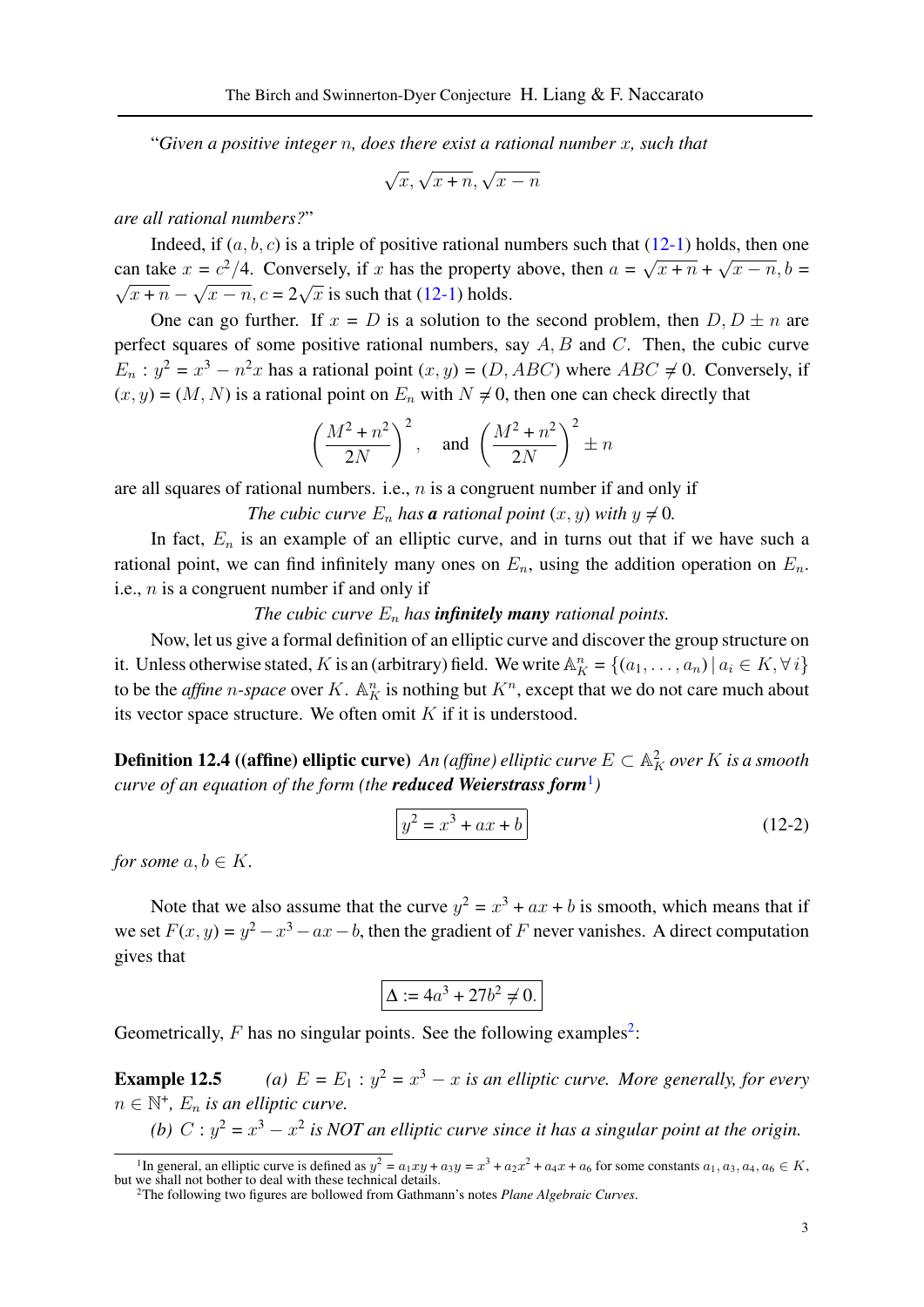

Figure 12.2.1 Elliptic Curve and Nodal Curve

It is said that the discovery of a geometric way of finding a group structure on  $E(K)$  may owe to Issac Newton [\[4\]](#page-9-3): If we have already known two K-points  $P = (x_1, y_1)$  and  $Q = (x_2, y_2)$ on a given elliptic curve E (not necessarily different), then the line l passing through P and Q (or the tangent line at P, if  $Q = P$ ) will intersect with E at another K-point  $P * Q$  (by Vieta's theorem): $<sup>1</sup>$  $<sup>1</sup>$  $<sup>1</sup>$ </sup>



Figure 12.2.2 The Group Structure

But wait, what if l does not? Well, this could happen only when l is parallel to the  $y$ -axis. In this case, we define  $P * Q$  to be the point  $\mathcal{O}$  "at infinity". Since E is symmetric about the x-axis, so we define  $P + Q$  as the reflection of  $P * Q$  about the x-axis, denoted  $\overline{P * Q}$ .

You may not be convinced why this "point at infinity" works, but we also have a perfect explanation using projective geometry. Recall that the projective *n*-space  $K\mathbb{P}^n$  over K is defined as the quotient space of  $\mathbb{A}_{K}^{n+1} \setminus \{0\} = \{a_0, \ldots, a_n\} / \sim$ , where

$$
(a_0, \ldots, a_n) \sim (b_0, \ldots, b_n) \Leftrightarrow \exists \lambda \in K^* = K \setminus \{0\}, \text{ s.t. } b_i = \lambda a_i, \forall i.
$$

Again, we often omit K and simply write  $\mathbb{P}^n$  if (lazy) it is understood.

By convention, the equivalence class of  $(a_0, \ldots, a_n)$  is denoted  $[a_0 : \cdots : a_n]$ , the socalled *homogeneous coordinate*. Also, we shall call the points in  $K\mathbb{P}^n$  with  $a_n = 0$  *infinite points*, and other points *finite points*. Note that there is an one-to-one correspondence between finite points and points in  $\mathbb{A}^n$ :

$$
[a_0: \cdots : a_n] = [a_0/a_n : \cdots : a_{n-1}/a_n : 1] \leftrightarrow (a_0/a_n, \ldots, a_{n-1}/a_n),
$$

we have a natural embedding  $i : \mathbb{A}^n \hookrightarrow \mathbb{P}^n$ .

The only polynomials living on projective spaces are homogeneous, so in order to embed an affine elliptic curve  $\mathbb{A}^2$  into  $\mathbb{P}^2$ , we need an operation – *homogenization*: If  $f(x, y) \in k[x, y]$ 

<span id="page-3-0"></span><sup>&</sup>lt;sup>1</sup>The figure below is borrowed from Silverman & Tate  $[2]$ .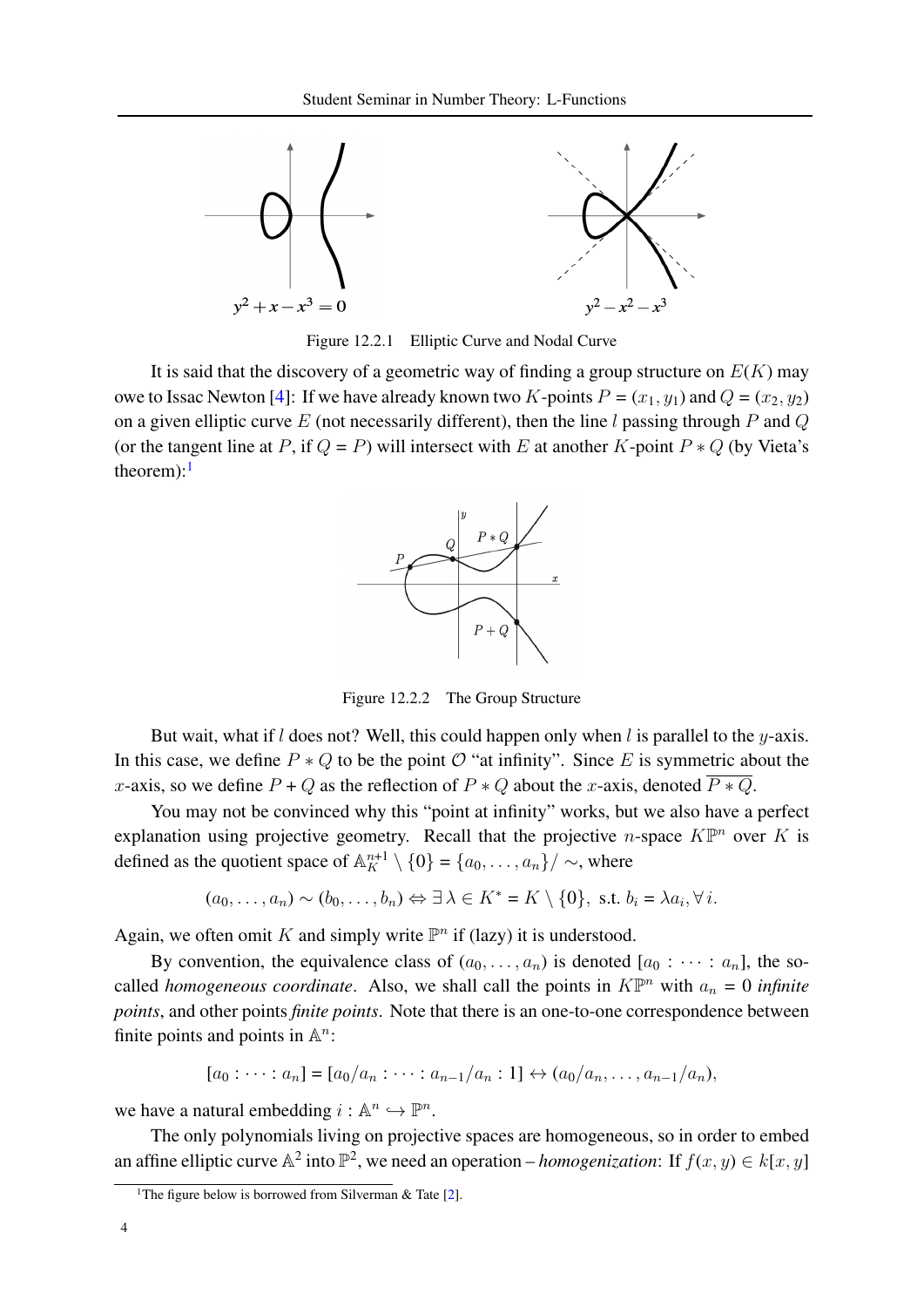is a polynomial of degree  $d$ , then we put

$$
\hat{f}(x, y, z) := z^d f(x/z, y/z) \in k[x, y, z],
$$

which is indeed a homogeneous polynomial of degree  $d$ . Conversely, for any homogeneous polynomial  $\hat{q} \in k[x, y, z]$ , we can *dehomogenize* it by evaluating at  $z = 1$ . To sum it up, from any affine elliptic curve  $E$  in the reduced Weierstrass form [\(12-2\)](#page-2-2), we can homogenize it to get a projective elliptic curve

$$
y^2 z = x^3 + axz^2 + bz^3.
$$
 (12-3)

and conversely, we can dehomogenize it to get the affine elliptic curve back. Therefore, we need not bother to distinguish these two. The point is: if  $z = 0$ , then  $x = 0$  and thus  $y = 1$ , i.e., an (projective) elliptic curve has exactly one infinite point  $\mathcal{O} = [0 : 1 : 0]$ .

Now, we are ready for the group law on  $E(K)$ .

**Theorem 12.6** For any elliptic curve  $E : y^2z = x^3 + axz^2 + bz^3$ , the set of its K-points *(including O)*  $E(K)$  *forms an abelian group*  $(E(K), +)$ *.* 

Proof: (Sketch) It is not hard to see that for any  $P \in E(K)$ ,  $P + \mathcal{O} = P$  and  $P + \overline{P} = \mathcal{O}$ , i.e.,  $\mathcal O$  is the identity element and each element P has an inverse  $\overline{P}$ . The non-trivial part is to show the associativity of "+", i.e., for any  $P, Q, R \in E(K)$ ,

$$
(P + Q) + R = P + (Q + R).
$$

As far as I know, there are at least five ways to solve this problem. we would adopt (e) here, and others are listed for interested readers:

(a) Direct computation (annoying painful). By Vieta's theorem one can give an explict formula for the addition law (see Silverman & Tate  $[2] \$  $[2] \$ ].4).

(b) Geometric approach. The proof mainly relies on two important facts:

(1) (Bézout's theorem) Assume  $C_1, C_2$  are projective curves with no common components, then over the algebraic closure of  $K$ , we have

$$
|C_1 \cap C_2| = \deg(C_1) \deg(C_2).
$$

(2) (Cayley-Bacharach theorem) If cubic projective curves  $C_1$  and  $C_2$  intersect in 9 different points, then any cubic curve pass through 8 of them must pass through the last one.

Provided these two facts, the figure below<sup>[1](#page-4-0)</sup> shows that  $P * (Q + R) = (P + Q) * R$  since the three vertial lines and the three horizontal lines are cubics passing through eight points of  $E$ , and both intersect  $E$  with exactly 9 points.

(c) Algebraic approach. The point is: there is a natural abelian group  $Pic_E^0$  of the given elliptic curve E, and a bijection  $E(K) \to Pic_{E}^{0}$ , so we can pullback the group structure on Pic<sup>0</sup><sub>E</sub> to  $E(K)$ , and this is precisely  $(E(K), +)$ .

(d) Complex approach. The point is: any elliptic curve over  $\mathbb C$  is biholomorphic via the Weierstrass map to a complex torus  $\mathbb T$ . But  $\mathbb T$  inherits a group structure from  $\mathbb C$  via the quotient map, and one can show that the pushforward of the group structure on a torus via the Weierstrass map is again exactly the one we just defined.

<span id="page-4-0"></span><sup>&</sup>lt;sup>1</sup>This figure is borrowed from professor Joachim Rosenthal.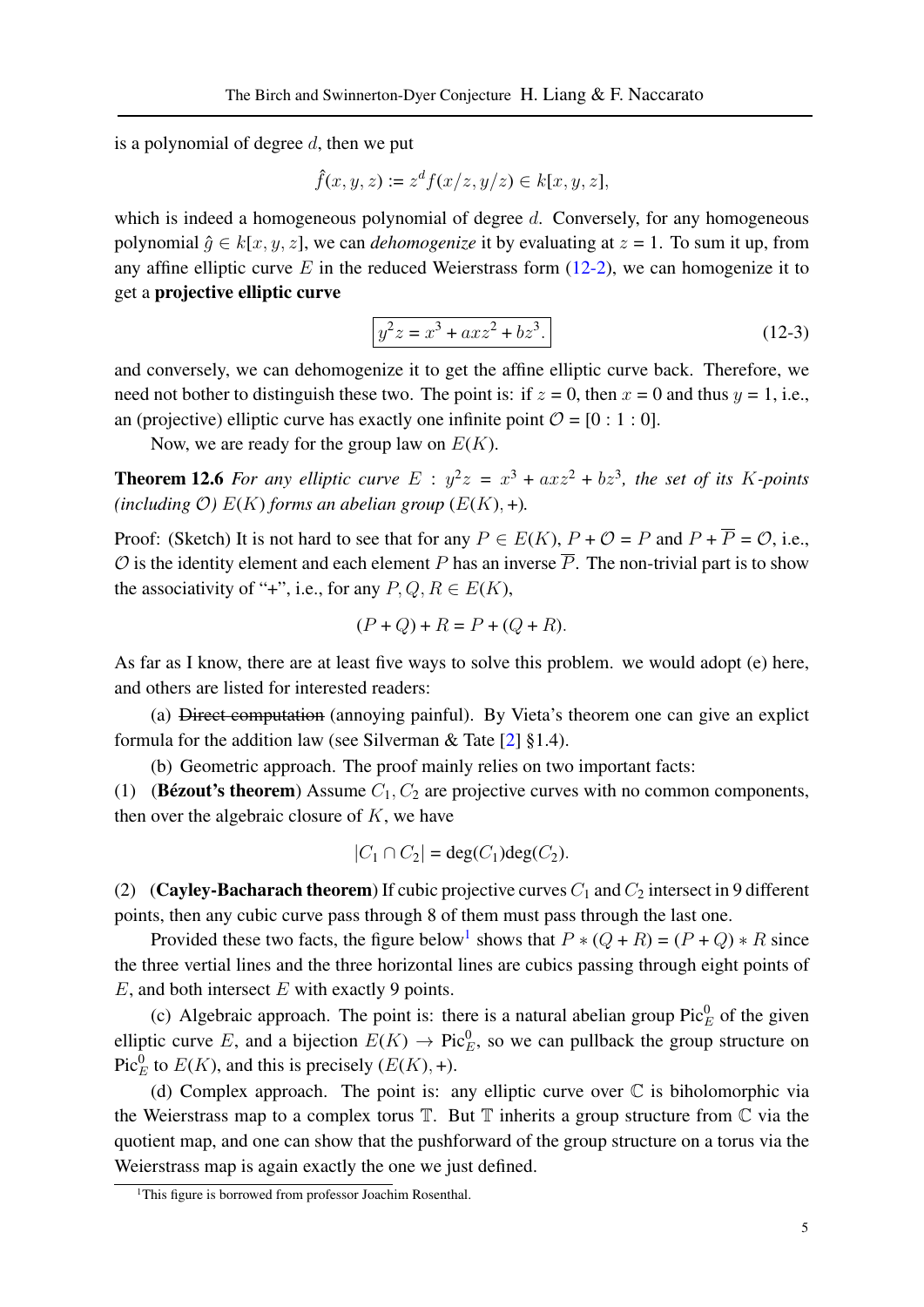

Figure 12.2.3 Proving the Associativity of "+"

(e) Believe this is true.

As I mentioned in the first section, a crucial fact is that  $E(K)$  is finitely generated (theorem [12.2\)](#page-1-3). In other words,

$$
E(K) \cong E(K)_t \oplus E(K)_f,
$$

where  $E(K)_t$  is the finite group consisting of all points of finite order, called the torsion group of E, and  $E(K)_f$  is free of rank  $r = r(E)$ , namely  $E(K)_f \cong \mathbb{Z}^r$ . We say that r is the rank of the elliptic curve. Again, we shall admit this fact since it is rather difficult.

**Example 12.7 (Torsion group of**  $E_n(\mathbb{Q})$ ) *For the family of elliptic curves*  $E_n : y^2 - x^3 + n^2x =$  $0, n \in \mathbb{N}^+$ , the torsion group

$$
E_n(\mathbb{Q})_t = \{(0,0), (n,0), (-n,0), \mathcal{O}\} \cong \mathbb{Z}/2\mathbb{Z} \oplus \mathbb{Z}/2\mathbb{Z}.
$$

*Hence, if we find one rational point with*  $y \neq 0$ , then we can find infinitely many ones.

Proof: (Sketch<sup>[1](#page-5-0)</sup>) The key idea is that we have a **reduction mod** p **map**: for any elliptic curve  $E: y^2 = x^3 + ax + b$  with  $a, b \in \mathbb{Z}$ , consider

$$
E_p: y^2 = x^3 + \overline{a}x + \overline{b},
$$

where  $\overline{\cdot}$  is the image of  $\cdot$  under the map  $\mathbb{Z} \to \mathbb{Z}/p\mathbb{Z}$ . This allows us to reduce the given elliptic curve over  $\mathbb Q$  to one over the finite field  $\mathbb F_p$ , while it is much easier to compute the torsion group of the latter.

Note that for  $E_p$  to be an elliptic curve, we must check that  $\overline{\Delta} = 4\overline{a}^3 + 27\overline{b}^2 \neq \overline{0}$ , i.e.,  $p \nmid \Delta$ . Also,  $p \nmid 2$  since otherwise one cannot write an elliptic curve in the reduced Weierstrass form (always singular). We say E has **good reduction at** p if  $p \nmid 2\Delta$ , and otherwise we say E has **bad reduction at** p. When we talk about reduction mod p, we shall generally assume that we have good reduction at p.

It turns out that the reduction mod  $p$  map induces a homomorphism of groups

$$
E(\mathbb{Q})_t \to E_p(\mathbb{F}_p)
$$

given by  $P \mapsto \overline{P}$ . This map is injective<sup>[2](#page-5-1)</sup> for most p, so the order of  $E(\mathbb{Q})_t$  divides the order of

 $\Box$ 

<span id="page-5-1"></span><span id="page-5-0"></span><sup>&</sup>lt;sup>1</sup>For a detailed proof, see for instance Koblitz [\[4\]](#page-9-3) §1.9.<br><sup>2</sup>Indeed, if we consider the subgroup  $E[n] = \{P \in E(K) | nP = 0\}$  of  $E(\mathbb{Q})_t$ , one can show that this group homomorphism is an isomorphism whenever  $(n, p) = 1$ .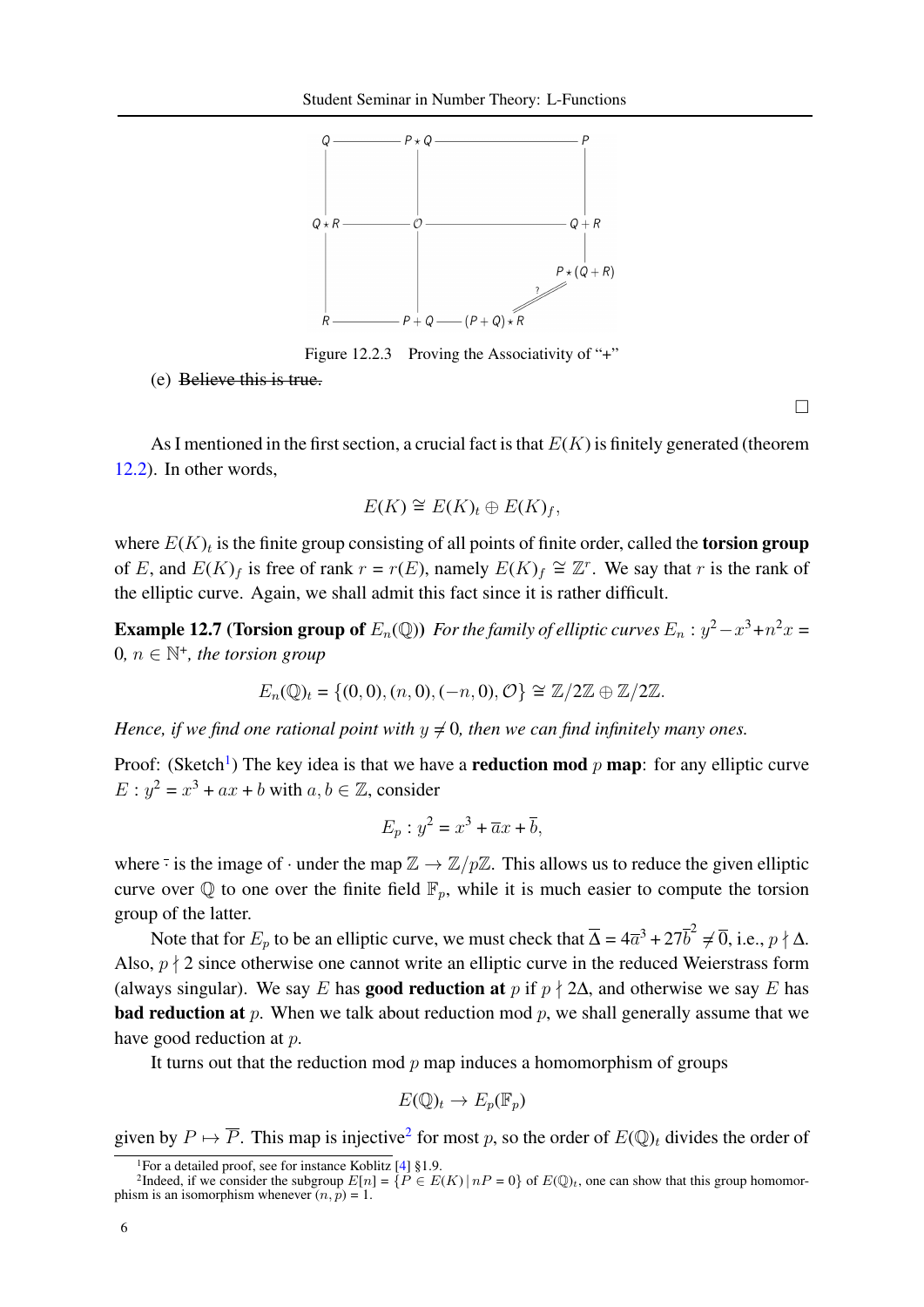$E_p(\mathbb{F}_p)$  for such p. This gives us an efficient way to find  $E(\mathbb{Q})_t$ .

 $\Box$ 

Let me end this section by giving some further historical remarks:

(a) If we are working over an algebraically closed field K, then whenever  $\chi(K) = p = 0$ or  $p \nmid n$ , the subgroup of torsion points  $E[n]$  of order at most n of an elliptic cuvre E is

$$
E[n] \cong \mathbb{Z}/n\mathbb{Z} \oplus \mathbb{Z}/n\mathbb{Z}.
$$

Moreover, there is a *Weil pairing*  $w : E[n] \times E[n] \rightarrow \mu_n$  (a "well-behaved" bilinear form on  $E[n]$  taking value in the *n*-th roots of unity  $\mu_n$ ), which may lead one to deeper areas in number theory and cryptography.

(b) There are several natural questions concerning the group structure of  $E(K)$  over a fixed number field  $K$ :

(1) (Torsion group) Are there only finitely many possible structures of  $E(K)_t$ ?

(2) (Rank) For any  $N \in \mathbb{N}^+$ , does there exist an elliptic curve over K with rank greater than N.

(3) (Rank distribution conjecture) The "probability"<sup>[1](#page-6-0)</sup> of  $r(E) = 0$  and  $r(E) = 1$  are both 50%, and that of  $r(E) > 2$  is 0%.

In 1978, Barry Mazur confirmed (1) for the case  $K = \mathbb{Q}$ .  $E(\mathbb{Q})_t$  can and only can be one of the following groups:

$$
\mathbb{Z}_n
$$
,  $n = 1, ..., 9, 10, 12$  or  $\mathbb{Z}_{2n} \oplus \mathbb{Z}_2$ ,  $n = 1, 2, 3, 4$ .

Later in 1997, (1) was completely solved for number fields [\[1\]](#page-9-0); For (2), Tate-Shafarevich proved in 1967 that the unboundedness of the rank over functions fields. The case of number fields is still unknown: the current record over  $\mathbb Q$  is kept by Elkies, he found an elliptic curve with at least 28 independent  $\mathbb{Q}$ -points in 2006 [\[5\]](#page-9-4); As for (3), it is not even known whether the average rank has an upper bound until the recent work of Bhargava-Shankar in 2010. They showed that the "limsup" of the average rank is bounded, and if the average of rank exists, it is less than 0.99 [\[5\]](#page-9-4). Also, the record now is 0.885, also by Bhargava-Shankar [\[6\]](#page-9-5).

#### 12.3 When Elliptic Curves Meet L-Functions

Miraculously, the rank of an elliptic curve  $E$ , which we do not understand well, is (we guess) related to the analytic properties of its L-functions  $L(E, s)$ .

To motivate this, let us first assign a zeta function on a projective algebraic curve  $C$  over a finite field  $\mathbb{F}_q$ : For any positive integer n, let  $N_n(C)$  denote all the  $\mathbb{F}_{q^n}$ -points of C, we define

$$
\zeta(C, s) := \exp\left(\sum_{n\geq 1} \frac{N_n(C)}{n} T^n\right),\tag{12-4}
$$

where  $T = q^{-s}$ ,  $s \in \mathbb{C}$ . Two of the famous Weil conjectures (baby version)<sup>[2](#page-6-1)</sup> (proved by

<span id="page-6-0"></span><sup>&</sup>lt;sup>1</sup>Here, the "probability" stands for the average in the sense  $\lim_{X\to\infty} (\sum_{E\in\mathscr{E}_{\leq X}} \chi_P) / (\sum_{E\in\mathscr{E}_{\leq X}} 1)$ , where  $\mathscr{E}$  is the set of all elliptic curves with integral coefficients, and  $\mathscr{E}_{\leq X}$  is its subset consisting of all such elliptic curves of height

<span id="page-6-1"></span> $(H = \max\{|4A^3|, 27B^2\})$  less than X, and  $\chi_P$  is the characteristic function of a given property, say having rank 1.<br><sup>2</sup>Indeed, Weil came up with four conjectures (including functional equation, compatibility with complex n-dimensional algebraic varieties in general.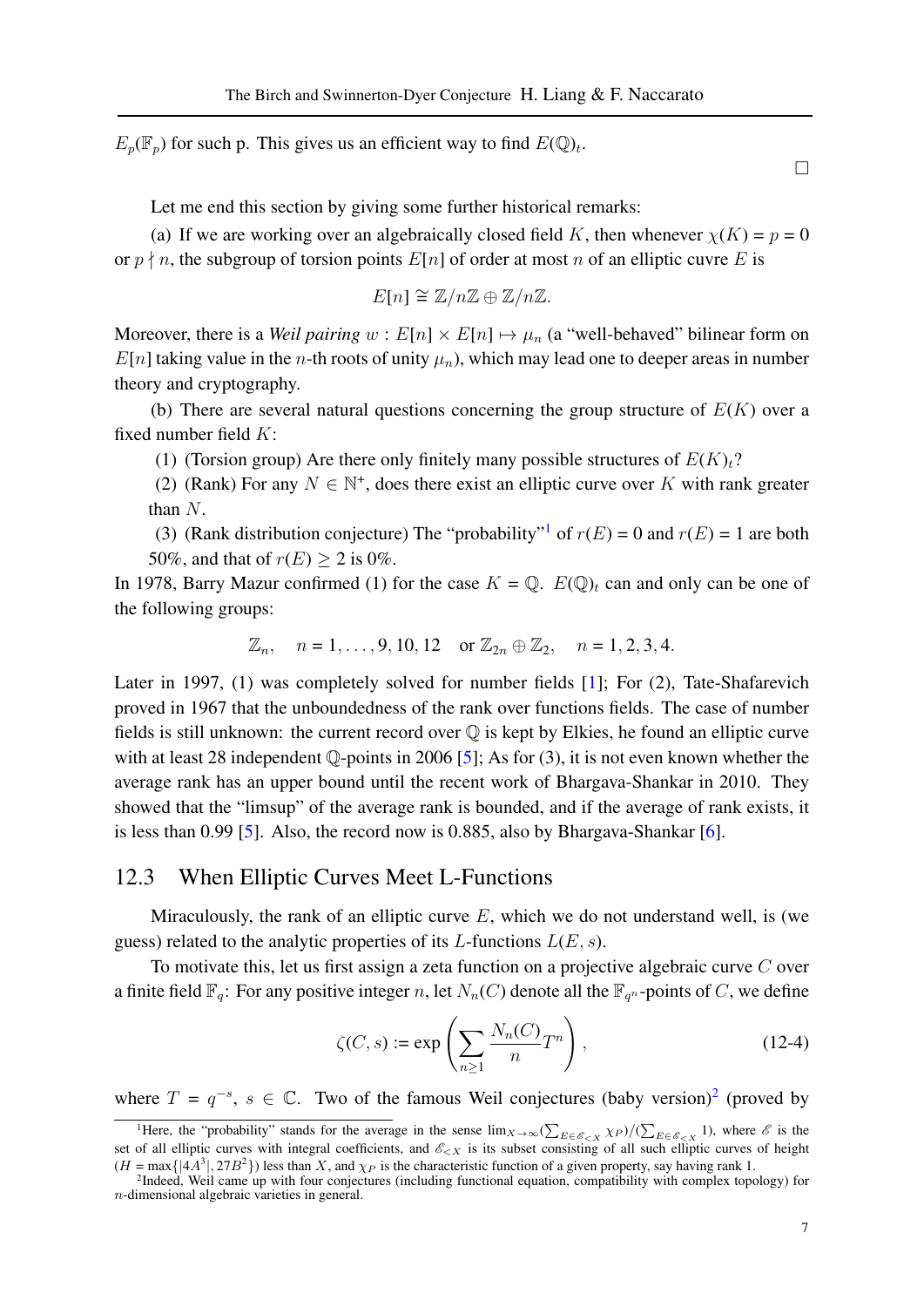Grothendieck, Deligne, etc.) state that $\frac{1}{1}$  $\frac{1}{1}$  $\frac{1}{1}$ :

(a) (rationality)  $\zeta(C, s)$  is a rational function of T. More precisely,  $\zeta(C, s)$  can be written of the form

$$
\zeta(C,s) = \frac{P_1(T)}{P_0(T)P_2(T)},
$$
\n(12-5)

where  $P_0(T) = 1 - T$ ,  $P_2(T) = 1 - qT$ , and  $P_1(T) = \prod_j (1 - a_j T)$  over  $\mathbb C$  for some  $a_j$ 's.

(b) (Riemann hypothesis) All the zeros of  $P_1(T)$  satisfy  $|a_j| = q^{1/2}$ .

Let us compute a concrete example first.

**Example 12.8 (Zeta function of a projective line)** *If* C *is a projective line* L, then  $N_n(L)$  = q <sup>n</sup> + 1 *(one may think of* L *as an affine line first and then add a point at infinity on it), so*

$$
Z(L, s) = \exp\left(\sum_{n\geq 1} \frac{q^n + 1}{n} T^n\right)
$$
  
= 
$$
\exp\left(\sum_{n\geq 1} \frac{(qT)^n}{n} + \sum_{n\geq 1} \frac{T^n}{n}\right)
$$
  
= 
$$
\exp(-\log(1 - qT) - \log(1 - T))
$$
  
= 
$$
\frac{1}{(1 - T)(1 - qT)}.
$$

*This is exactly the zeta function of the function field*  $\mathbb{F}_q(x)$  *(rational functions on L), and this leads one to another rather interesting story - arithmetic of function fields!*

Now back to our case, taking reduction mod p of an elliptic curve  $E : y^2 = x^3 + ax + b$  $(a, b \in \mathbb{Z})$ , we obtain an elliptic curve  $E_p$  over  $\mathbb{F}_p$ , and then we can consider its zeta function  $\zeta(E_p, T)$ . Thanks to Weil, it is given by

$$
\zeta(E_p, T) = \exp\left(\sum_{m\geq 1} \frac{|E_p(\mathbb{F}_p)|}{m} T^m\right) = \frac{P_1(T)}{P_0(T)P_2(T)} = \frac{1 - a_p T + pT^2}{(1 - T)(1 - pT)},
$$

where  $T = p^{-s}$  and  $a_p = p + 1 - |E_p(\mathbb{F}_p)|$ ,  $|a_p| \le 2\sqrt{p}$  since  $P_1(T) = (1 - \omega_p T)(1 - \overline{\omega}_p T)$ ,  $|\omega_p| = \sqrt{q}$ . Analogous to the Euler factors of the Riemann's zeta function, we define the **local** L-factor of  $E$  to be

$$
L_p(E, s) := \frac{1}{P_1(T)} = \frac{1}{P_1(p^{-s})} = \frac{1}{1 - a_p p^{-s} + p^{1-2s}}.
$$
\n(12-6)

As you may guess, the **L-function of E** is defined to be the product of all local *L*-factors<sup>[2](#page-7-1)</sup>:

$$
L(E, s) := \prod_{p \nmid 2\Delta} L_p(E, s) = \prod_{p \nmid 2\Delta} \frac{1}{1 - a_p p^{-s} + p^{1-2s}}.
$$
 (12-7)

<span id="page-7-0"></span><sup>&</sup>lt;sup>1</sup>It is said that Weil was somewhat motivated by Guass's *Disquisitiones Arithmeticae*. Often, Gauss's results are concrete but surprisingly deeper than they seem to be at first glance, huh?

<span id="page-7-1"></span><sup>2</sup> It is sometimes called the *incomplete L-function of E* since we are omitting "bad" primes. But this is not a big deal since there are only finitely many "bad" primes.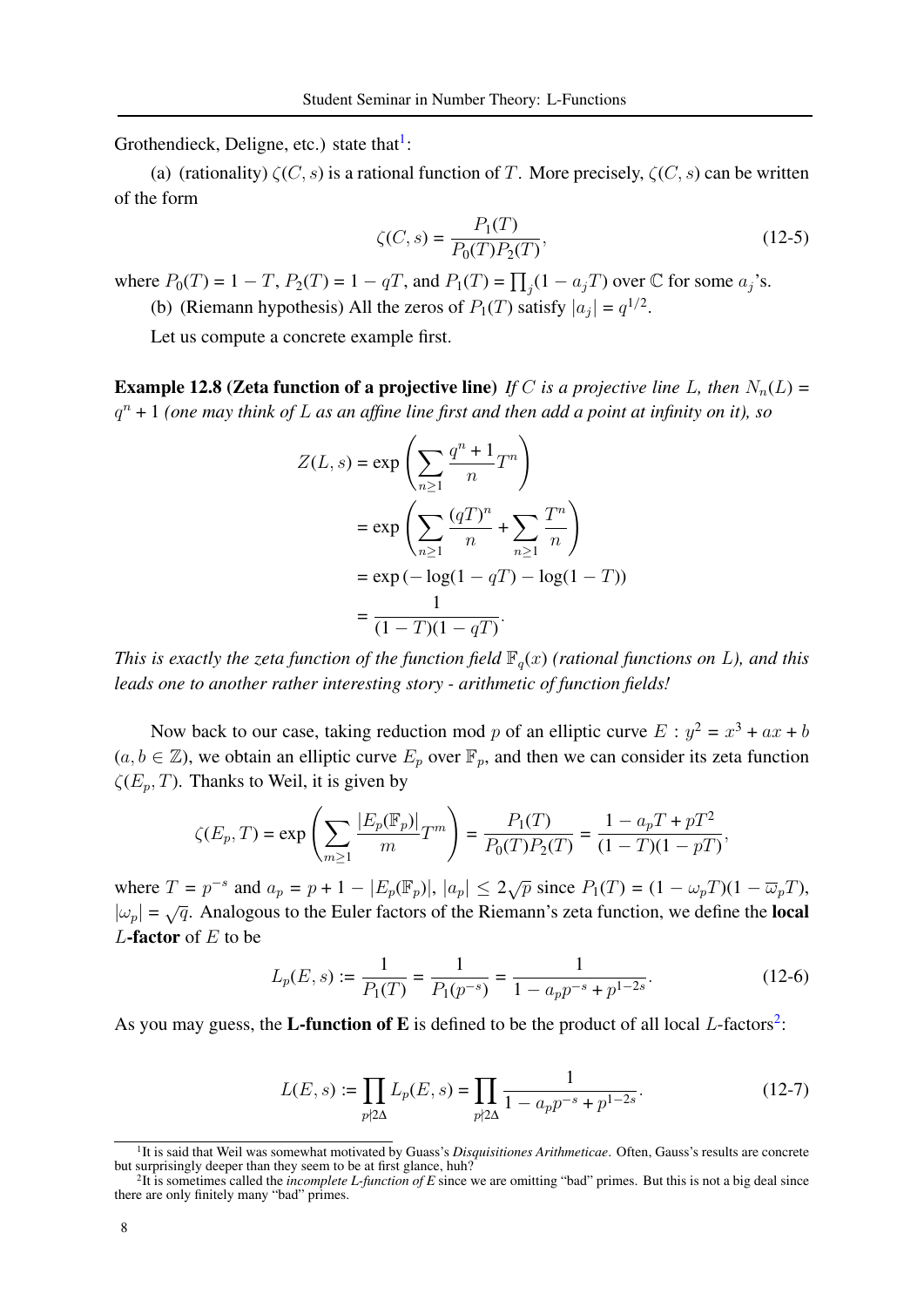Since  $|a_p| \le 2\sqrt{p}$ , one can show that  $L(E, s)$  converges absolutely for Re(s) > 3/2. (For proof, see for instance Hüsemoller [[7\]](#page-9-6) chapter §16.2.)